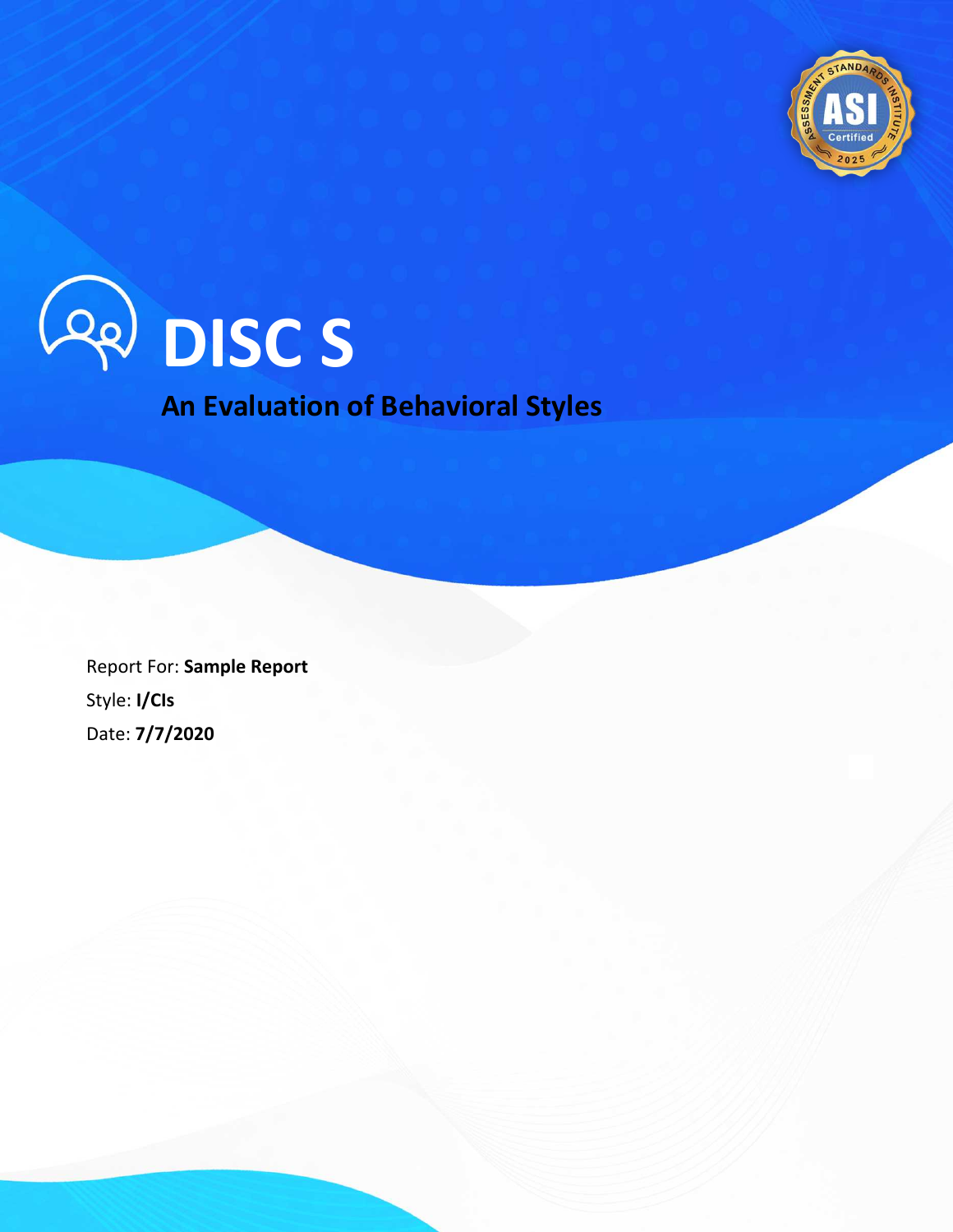## **This report contains a summary of your DISC results. If you are looking for deeper insights into your results, see the last page of this report.**

## **UNDERSTANDING DISC**

## **DISC STYLES**

DISC is a simple, practical, easy to remember and universally applicable model. It focuses on individual patterns of external, observable behaviors and measures the intensity of characteristics using scales of directness and openness for each of the four styles: **Dominance, Influence, Steadiness, and Conscientious.**

## **Your DISC Style: Assessor - CIs**

Assessors apply creative focus to practical, workable concepts and make them doable. They display competitive and results-oriented interactions but engage others with persuasion rather than through aggressive methods. They are good at explaining their ideas and the steps required to reach their goals. They are organized and often have a step by step action plan to assure a good result. They can be quite verbal in stating their dissatisfaction and in criticizing others who are not contributing.

- **Emotionally**: Strong desire to look good to others.
- **Your goal**: To win and to win with style.
- **How you value others**: By their ability to trigger action and activities.
- **How you influence a group**: Acknowledgement of others' competitive ideas.
- **The value you bring to an organization**: Players who work through others.
- **Cautions**: Can overstep bounds of authority and be overly clever.
- **When under pressure**: Can become overly critical and impatient with others.
- **What you fear**: Looking bad in the eyes of other people and/or not being viewed as a winner.

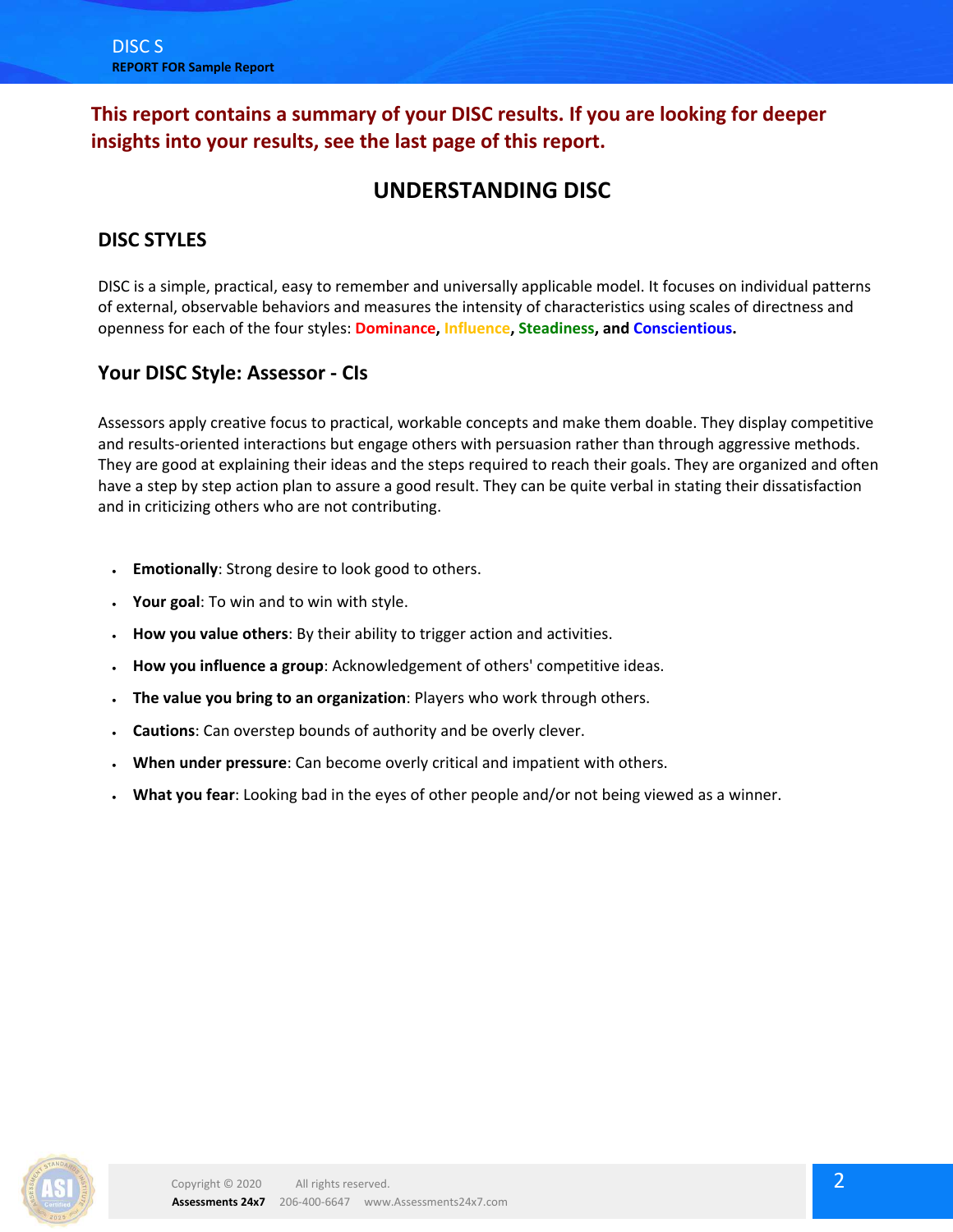# **An Overview of Your DISC Style**

### **Below are some key behavioral insights to keep in mind and share with others to strengthen your relationships***.*

You score like those who may become somewhat impatient or aggressive when under pressure. As long as you realize this, you can potentially harness this urgency to achieve optimal success on a task. Use your natural optimism to maintain a positive climate, even when under pressure. You'll get better results and keep more people on board with the project. Your potential to be aggressive may sometimes lead to conflict. Attempt to minimize this conflict by taking a more positive, team-oriented approach.

Your score pattern matches those whose decisions are made primarily by gathering facts and considering the needs of all people involved. This highlights the theme of balancing both the people side and the detail side of projects. This balance translates to win-win situations for both the organization and the people involved. This is a rare skill, and one that is valued in the workplace.

Your response pattern, Sample, indicates that you tend to be considerate of others, and that you are able to persuade them in an assertive manner, without being demanding. This can be an asset to the team, especially on complex projects in which different types of people may be involved.

You are able to accomplish complex tasks by working enthusiastically with people. Even when faced with very complex requirements, you have the ability to both harness the emotional capacity of your team, as well as deal with the details and minutiae of the project.

You score like those who bring an appropriate balance between logic and emotion when communicating to others. Your "people skills" and natural ability as a communicator enable you to respond quickly on your feet, and maintain a positive climate of communication.

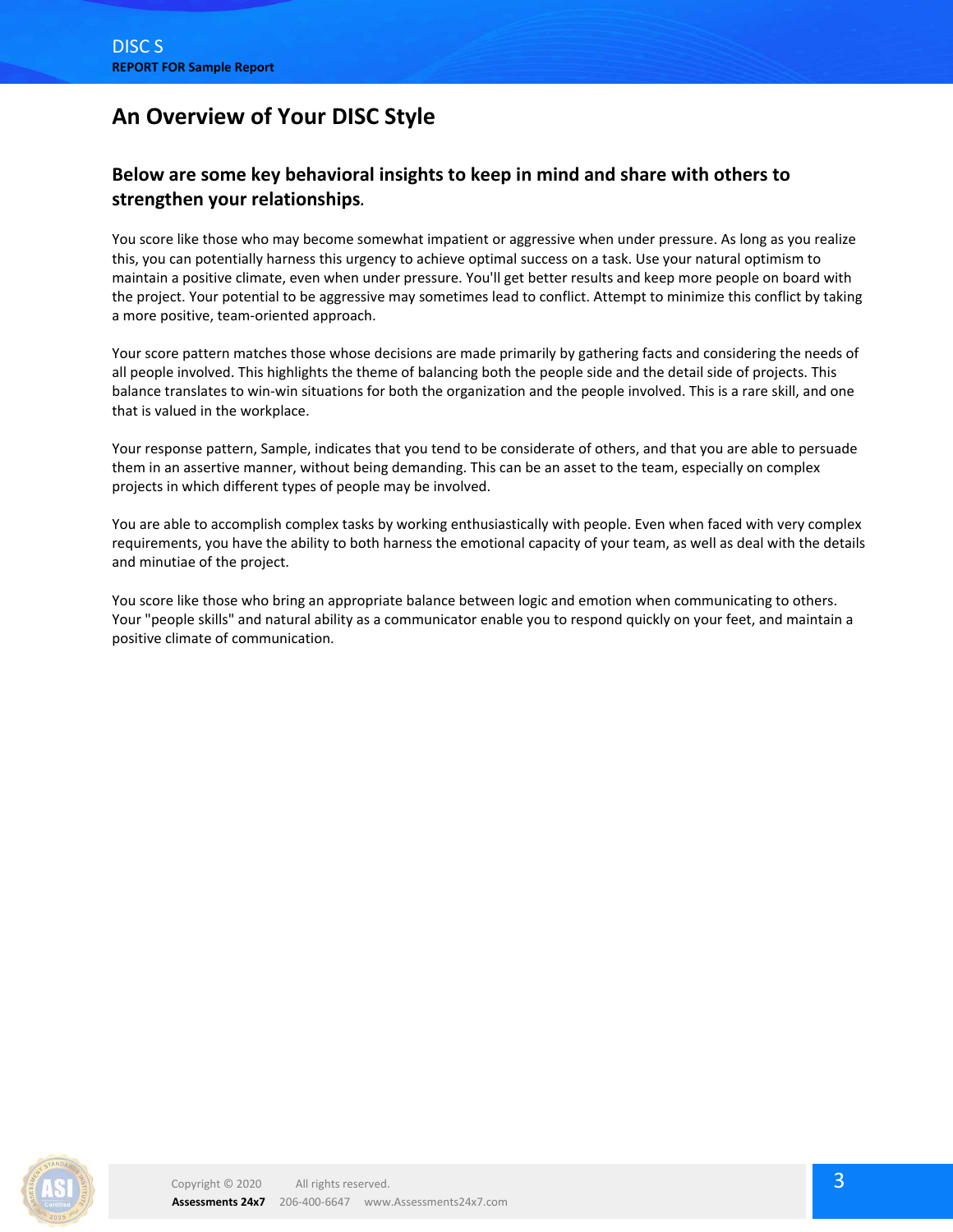## **A General Overview of the Four DISC Styles**

## **The Dominant 'D' Style: look at my accomplishments!**

#### **Goals and Fears**

Dominant 'D' Styles, driven by the inner need to lead and be in personal control, take charge of people and situations so they can reach their goals. Since their key need is achieving, they seek no-nonsense, bottom line results. Their motto is: "Lead, follow, or get out of the way." They want to win, so they may challenge people or rules. Similarly, Dominant 'D' Styles also accept challenges, take authority, and go head first into solving problems. Closely related to Dominant 'D' Styles' goals are their fears: falling into a routine, being taken advantage of, and looking "soft". So, they may go to extremes to prevent those fears from materializing. They may act impatient, but they make things happen.

#### **"Do as I say"**

Since Dominant 'D' Styles need to have control, they like to take the lead in both business and social settings. As natural renegades, they want to satisfy their need for autonomy. They want things done their way or no way at all.

#### **Strengths and weaknesses**

They work quickly and impressively by themselves. They try to shape their environments to overcome obstacles en route to their accomplishments. They seek maximum freedom to manage themselves and others, using their leadership skills to become winners. They often have good administration and delegation skills.

These assertive types tend to appear cool, independent, and competitive. They opt for measurable results, including their own personal worth, as determined by individual track records. Of all the types, they like and initiate changes the most. We symbolize this personality type with a lion--a leader, an authority. At least, they may, at least, have the inner desires to be #1, the star, or the chief.

Less positive Dominant 'D' Style components include stubbornness, impatience, and toughness. Naturally preferring to take control of others, they may have a low tolerance for the feelings, attitudes, and "inadequacies" of co-workers, subordinates, friends, families, and romantic interests.

#### **From general to specific**

Dominant 'D' Styles process data conceptually by using deductive reasoning--from general to specific information. They are more comfortable using the left brain more than the right. When combined with their need for control, this helps us better understand the emphasis on getting down to the bottom-line results.

#### **Masters of "mind control"**

They are adept at blocking out distractions when they immerse themselves in projects. They don't hear voices, sirens, or doorbells. They seem to channel all their energies into specific jobs.

#### **Venting relieves their tension**

Under pressure, Dominant 'D' Styles are likely to rid themselves of anger by ranting, raving, or challenging others. They naturally react to tense situations with a fight response. Although this venting allows the relief of their own inner tensions, other styles may feel intimidated by this stress reducing practice. But the Dominant 'D' Styles' barks usually exceed their bites, and they may soon forget what specifically upset them in the first place.

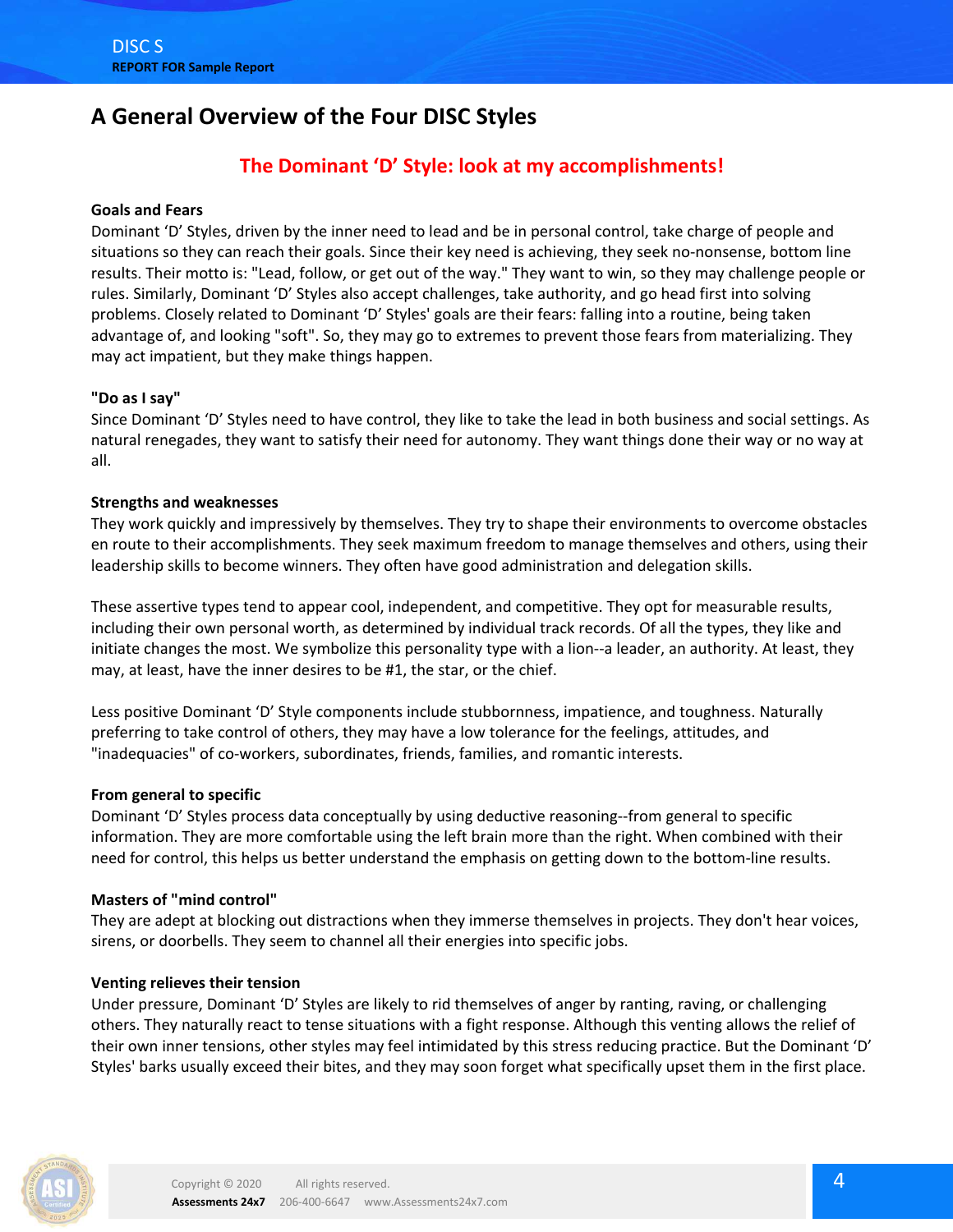## **The Interacting 'I' Style: hey, look at me!**

#### **Outgoing, Supporting, Interacting 'I' Styles**

Interacting 'I' Styles like to go where the action is. Typically, they are outwardly energetic or fast-paced, and relationships tend to naturally take priority over tasks. They try to influence others in an optimistic, friendly way focused on positive outcomes, whether in the social or work environment. In other words, if they show others that they like them, they figure others will be more likely to reciprocate by responding favorably towards them. Since recognition and approval motivate him, he often moves in and around the limelight and hub of activity.

#### **Goals and Fears**

He wants your admiration and thrives on acknowledgment, compliments, and applause. "It's not just whether you win or lose. . .it's how you look when you play the game." People's admiration and acceptance typically mean more to this type than to any other. If you don't talk about him, he may spend considerable time talking about his favorite subject--himself--to gain the acceptance he wants. His biggest fear is public humiliation- whether appearing uninvolved, unattractive, unsuccessful, or unacceptable to others. These frightening forms of social rejection threaten the Interacting 'I' Style's core need for approval. Consequently, he may go to extremes to avoid public humiliation, lack of inclusion, or loss of social recognition.

#### **Strengths and weaknesses**

Interacting 'I' Styles' primary strengths are their enthusiasm, persuasiveness, and friendliness. They are idea people who have the ability to get others caught up in their dreams. With great persuasion, they influence others and shape their environments by building alliances to accomplish results. Then they seek nods and comments of approval and recognition for those results. If compliments don't come, Interacting 'I' Styles may invent their own. "Well, Harry, I just feel like patting myself on the back today for a job well done!" They are stimulating, talkative, and communicative. This type can be represented by a porpoise--playful, sociable, and talkative.

Their natural weaknesses are too much involvement, impatience, being alone, and short attention spans. This causes them to become easily bored. When a little data comes in, Interacting 'I' Styles tend to make sweeping generalizations. They may not check everything out, assuming someone else will do it or procrastinating because redoing something just isn't exciting enough. When Interacting 'I' Styles feel they don't have enough stimulation and involvement, they get bored and look for something new again. . .and again. . .and again. When taken to an extreme, their behaviors can be seen as superficial, haphazard, erratic, and overly emotional.

#### **"Let me entertain you!"**

If they pursue the entertainment field for careers, Interacting 'I' Styles typically allow their natural, animated emotions to show and flow. They become stimulated by the movement and reactions of the audience, trying to get the audience to figuratively fall in love with them by acting charming and friendly. They want viewers to feel, "He (or she) is fabulous!"

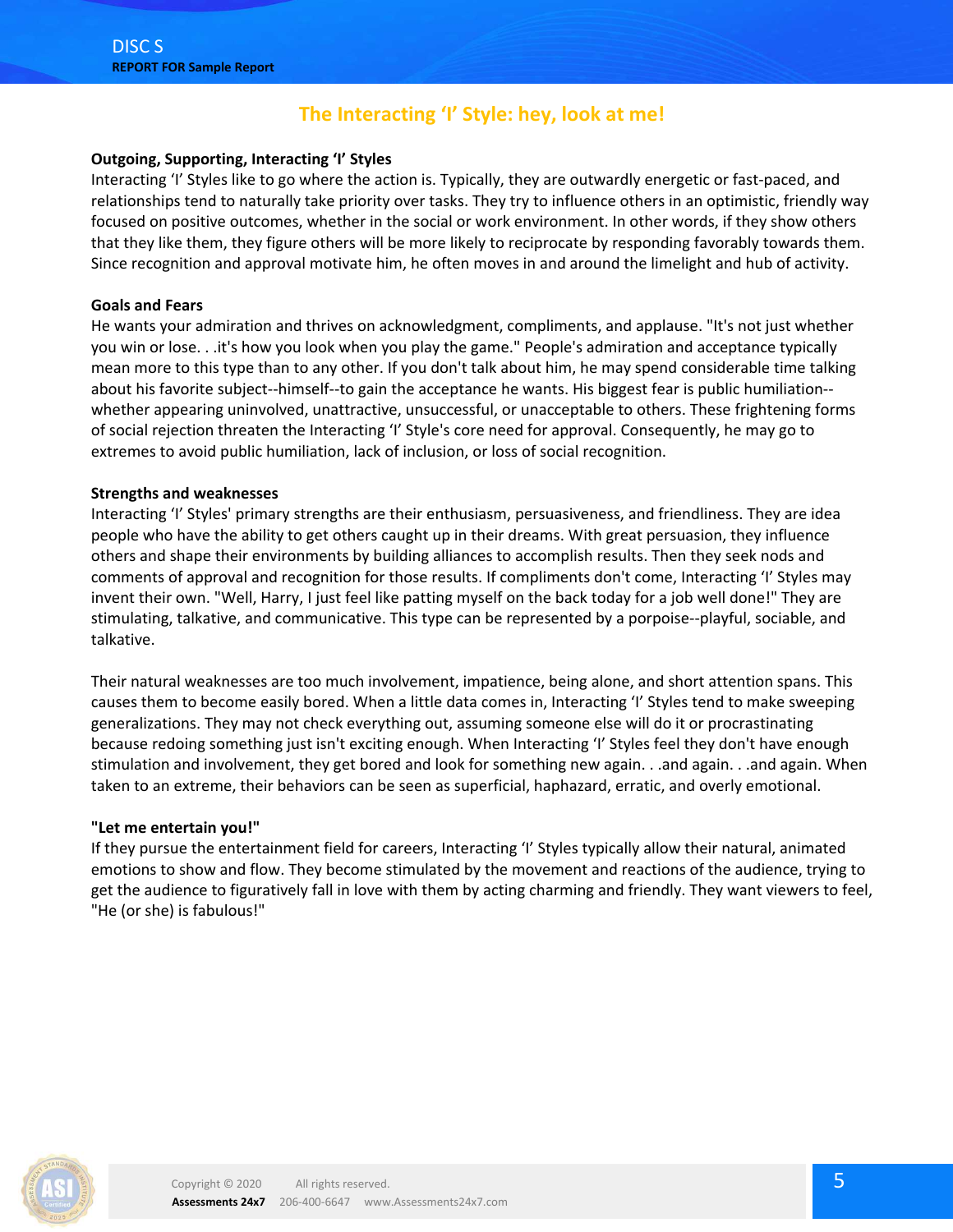## **The Steady 'S' Style: notice how well-liked I am**

#### **Goals and fears**

Steady 'S' Styles seek your sincere personal attention and acceptance of them. Steadiness and follow-through actions characterize these people. They prefer a slower and easier pace. They focus on building trust and getting acquainted because they aim for long-standing personal relationships. Pushy, aggressive behavior secretly irritates them.

They strive for security. Their goal is to maintain the stability they prefer in a more constant environment. To Steady 'S' Styles, while the unknown may be an intriguing concept, they prefer to stick with what they already know and have experienced. "Risk" is an ugly word to them. They favor more measured actions, like keeping things as they have been and are, even if the present situation happens to be unpleasant due to their fear of change and disorganization. Consequently, any disruption in their routine patterns can cause distress in them. A general worry is that the unknown may be even more unpleasant than the present. They need to think and plan for changes. Finding the elements of sameness within those changes can help minimize their stress to cope with such demands.

#### **Strengths and weaknesses**

Steady 'S' Styles naturally "wear well" and are an easy type to get along with. They prefer stable relationships which don't jeopardize anyone, especially themselves. Steady 'S' Styles can be represented by the koala with its accompanying slower, steady pace; relaxed disposition; and appearance of approachability and warmth. Steady 'S' Styles have a tendency to plan and follow through. This helps them to routinely plug along. But they have their own type of unique difficulties with speaking up, seeming to go along with others or conditions, while inwardly, they may or may not agree. More assertive types might take advantage of this Steady 'S' Style tendency to give in and avoid confrontation. Additionally, Steady 'S' Styles' reluctance to express themselves can result in hurt feelings. But if Steady 'S' Styles don't explain their feelings, others may never know. Their lack of assertiveness can take a toll on this type's health and well-being.

#### **Take it slow**

Steady 'S' Styles yearn for more tranquility and security in their lives than the other three types. They often act pleasant and cooperative, but seldom incorporate emotional extremes such as rage and euphoria in their behavioral repertoire. Unlike Interacting 'I' Styles, Steady 'S' Styles usually experience less dramatic or frequently-occurring peaks and valleys to their more moderate emotional state. This reflects their natural need for composure, stability, and balance.

#### **"Just plain folks"**

Steady 'S' Styles lend a tone of continuity, coziness, and project a genuine liking and acceptance of others. They are comfortable people to watch and listen to who emanate that "I'm just a regular person" modesty. They put on no airs and project contentment with present conditions--just as they are and always have been.

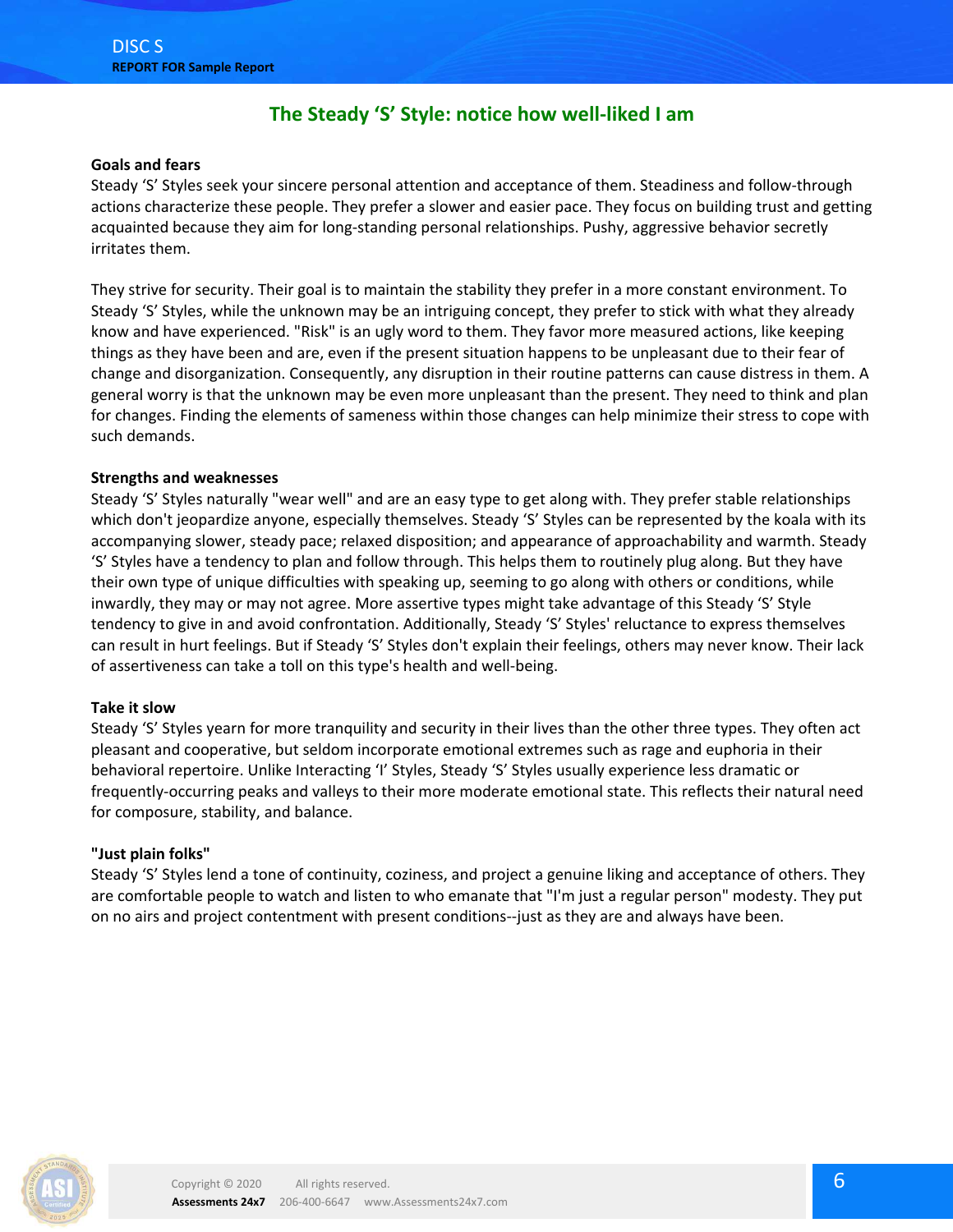## **The Conscientious 'C' Style: notice my efficiency**

#### **Goals and fears**

Conscientious 'C' Styles concern themselves more with content than with congratulations. They prefer involvement with the performance of products and services under specific, and preferably controlled, conditions so the process and the results can be correct. Since their primary concern is accuracy, human emotions may take a back seat with them. Their biggest fears of uncontrolled emotions and irrational acts relate to their fear that these illogical acts may prevent goal achievement. Similarly, they fear emotionality and irrationality in others. They strive to avoid embarrassment, so they attempt to control both themselves and their emotions.

#### **Strengths and weaknesses**

Conscientious 'C' Style strengths include accuracy, dependability, independence, clarification and testing skills, follow-through, and organization. They often focus on expectations (e.g., policies, practices, and procedures) and outcomes. They want to know how things work so they can evaluate how correctly they function. Conscientious 'C' Styles can be cagey, resourceful, and careful. Because they need to be right, they prefer checking processes themselves. This tendency toward perfectionism, taken to an extreme, can result in "paralysis by over analysis". These overly cautious traits may result in worry that the process isn't progressing right, which further promotes their tendency to behave in a more critical, detached way.

#### **Complex and serious**

They prefer tasks over people, clearly defined priorities, and a known pace which is agreeable to them, especially where task timelines and deadlines are involved. Other types typically live life through a single predominant time orientation--past, present, or future. But Conscientious 'C' Styles are apt to be concerned about all three, as one aspect of their complex mental makeup. They tend to see the serious, more complicated sides of situations as well as the lighter--or even bizarre side--which accounts for their natural mental wit.

Conscientious 'C' Styles concentrate on making decisions in both logical and cautious ways to ensure that they take the best available action.

#### **Think deeply**

Due to compliance to their own personal standards, they demand a lot from themselves and others and may succumb to overly critical tendencies. But Conscientious 'C' Styles often keep their criticisms to themselves, hesitating to tell people what they think is deficient. They typically share information, both positive and negative, only on a "need to know" basis when they are assured that there will be no negative consequences for themselves.

When Conscientious 'C' Styles quietly hold their ground, they do so as a direct result of their proven knowledge of facts and details or their evaluation that others will tend to react less assertively. So, they can be assertive when they perceive they're in control of a relationship or their environment. Having determined the specific risks, margins of error, and other variables which significantly influence the desired results, they will take action.

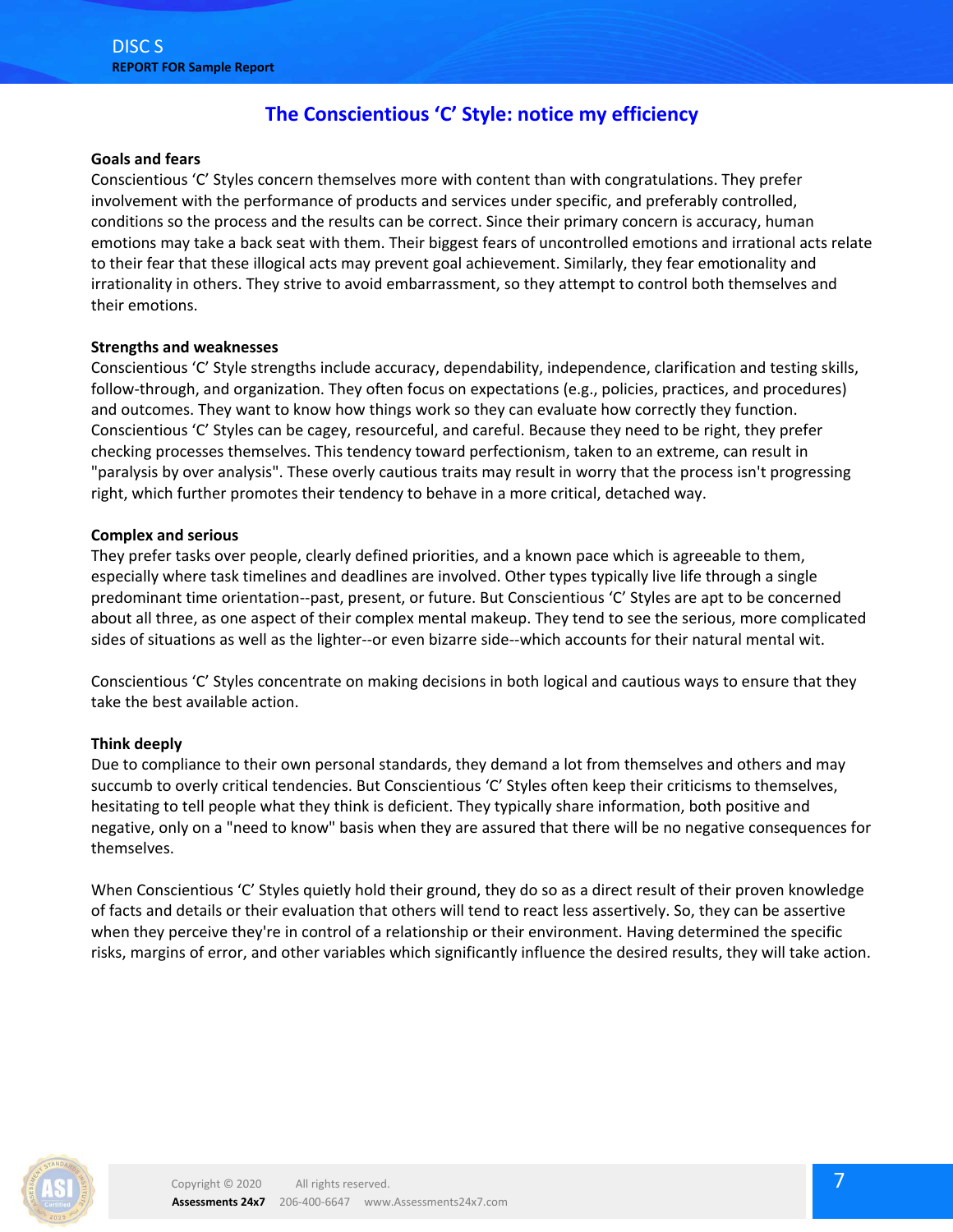# **Are you looking for deeper insights into your results with your scores and results graph?**

# **If you haven't done so already, UPGRADE YOUR REPORT to get a better understanding of your style!**

## **Would you like to receive your complete DISC Report? (\$59)**

Get the same report the pros use! **Choose from a few different reports** - DISC Self, Leadership, Sales, Coaching and Customer Service.

Your report comes robustly filled with every data point, graph, chart, statement set, and prescriptive recommendation, specific to your unique, individual behavioral styles.

DISC gives invaluable insight into your personality, what drives you and how you relate to those around you. Dive in – get your full custom report.

**DISC Self [\[view sample report](https://www.assessments24x7.com/reports/DISCselfSampleReport.pdf)] DISC Leadership [\[view sample report](https://www.assessments24x7.com/reports/DISCLeadershipSampleReport.pdf)] DISC Sales [[view sample report](https://www.assessments24x7.com/reports/SalesDISCselfSampleReport.pdf)] DISC Coaching [[view sample report](https://www.assessments24x7.com/reports/DISCCoaching.pdf)] DISC Service [[view sample report](https://www.assessments24x7.com/reports/DISCService.pdf)]**

Thank You

Assessments 24x7 LLC [www.Assessments24x7.com](http://www.assessments24x7.com/) [hello@assessments24x7.com](mailto:hello@assessments24x7.com) 206-400-6647

**Refer to the email you received with this report for links to UPGRADE YOUR REPORT.**